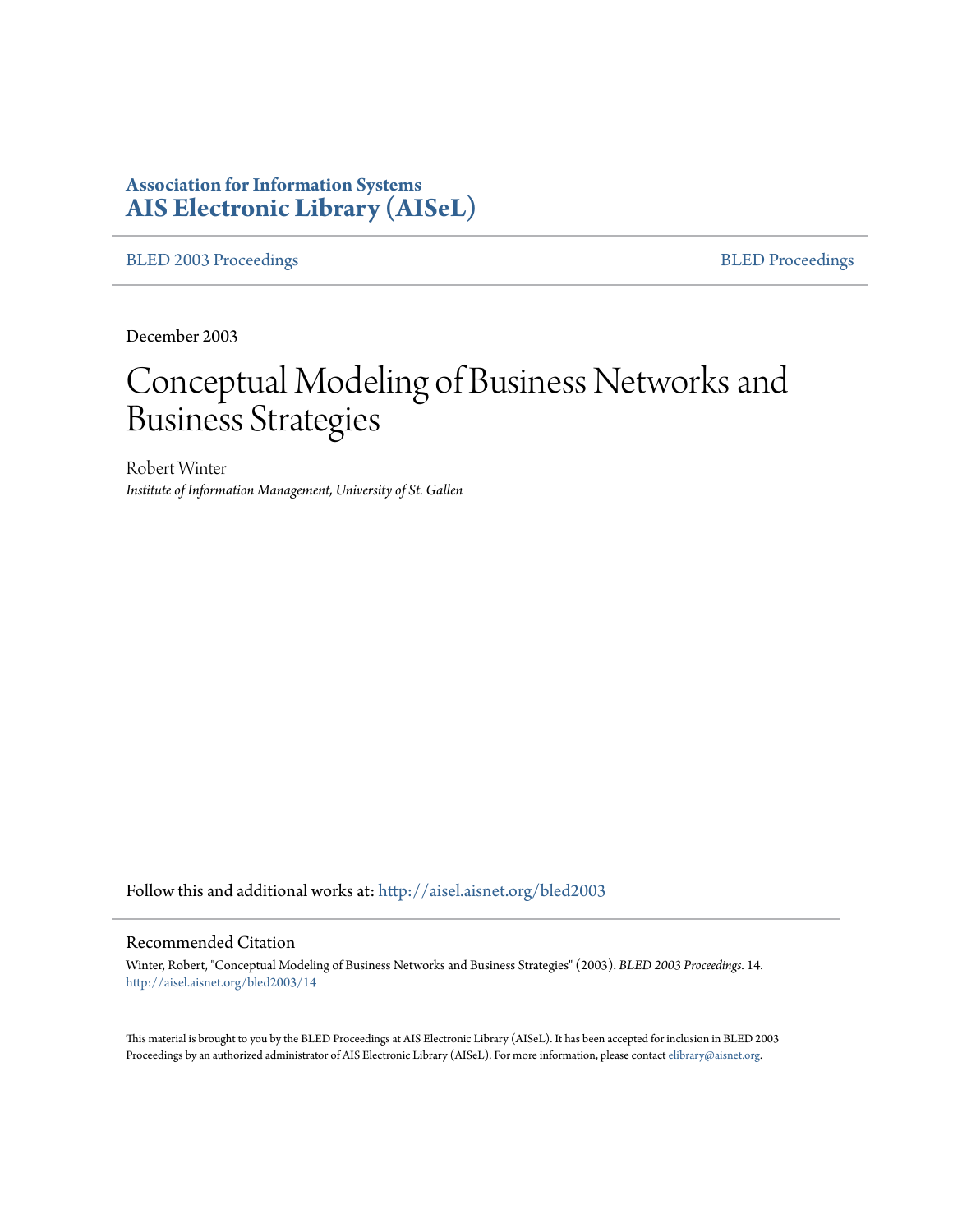## **16th Bled eCommerce Conference**

#### **eTransformation**

Bled, Slovenia, June 9 - 11, 2003

# **Conceptual Modeling of Business Networks and Business Strategies**

#### **Robert Winter**

Institute of Information Management, University of St. Gallen, Switzerland Robert.Winter@Unisg.ch

#### **Abstract**

*The sophistication of technical and organizational networking enables not only a broader*  range of business networks and business strategies, but also allows for their faster *adaptation to innovations. By increasing the degree of formalization of strategy modeling, model consistency can be enhanced and specifications can be reused in subsequent business engineering phases like process (re-)design and information systems development. Modeling techniques for business network specification and business strategy specification are outlined and notations are presented. Experience from applying these techniques in financial service companies is summarized.* 

# **1. Introduction**

Many industries are subject to a rapid and massive transformation. Electronic channels, sophistication of business networking and deregulation led not only to more flexibility in sourcing and bundling of service components, but also allow for new forms of disintermediation and re-intermediation. As a consequence, the beginning of a large-scale shift can be observed: Large, monolithic organizations which cover a broad range of services, distribution channels, and customer segments transform into networked organizations which are focused either on a specific production process or on a specific customer process. In general, value networks allow for a greater variety of strategies and business models (Weill and Vitale, 2001). Moreover, strategies and business models have to be adapted more frequently due to increased market dynamics and due to changes induced by accelerating technical innovations.

"Today, business model and strategy are among the most sloppily used terms in business; they are often stretched to mean everything – and end up meaning nothing." (Magretta 2002) Strategies as well as business models are usually developed informally and documented as well as communicated mostly by means of natural language. If both the range of strategies and business models is extended and the speed of their alteration is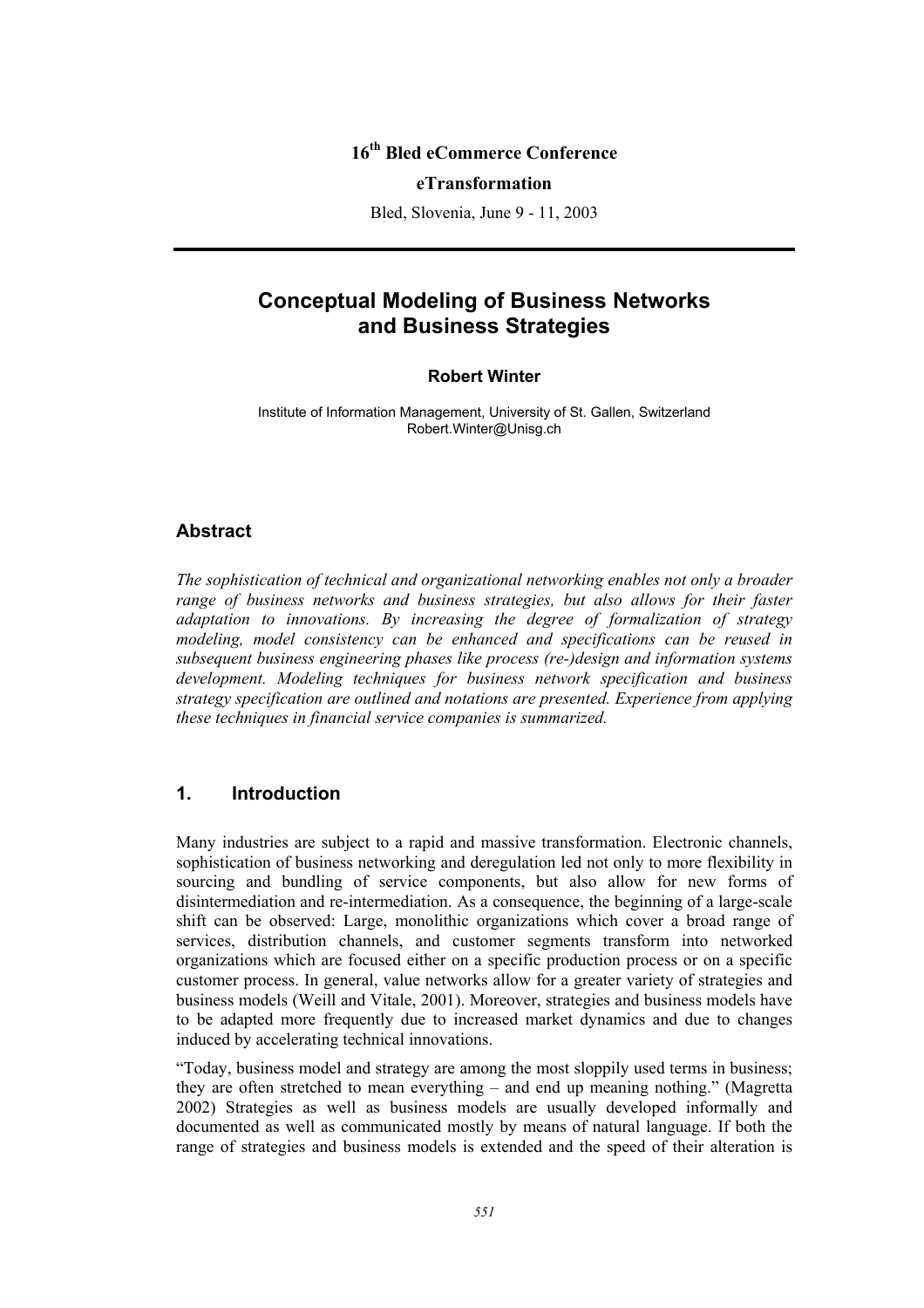increased, the missing formalism of their development methodology as well as the current means of documentation and communication become increasingly problematic.

Business Engineering as a discipline is aimed to provide methods and models which support all phases and aspects of collaboratively constructing men-machine systems in business. Methods and models cover business strategy development, business process development and information systems development (Österle 1995, Österle and Winter 2000). Like business process (re)design is supported by appropriate conceptual process models and information systems development is supported by appropriate conceptual data models and functional models, strategy development can be significantly improved if business models and business strategies are developed, maintained, documented and communicated using appropriate conceptual models.

In academia and much more in companies, the utilization of the term 'model' in conjunction with conceptual modeling is often ambiguous: 'Model' is used to designate a modeling technique or modeling rules (e.g. entity relationship model), but is also used to designate the result of the modeling process (e.g. business model). From a database oriented perspective on conceptual modeling, we should designate the modeling technique as 'model' and the resulting specification as 'schema'. Since the term 'business model' is widely used in academia as well as in companies or by consultants to designate a result of the strategy making process, we maintain this term. As a consequence, we designate the modeling rules as 'technique'. A technique is characterized by a set of rules governing the modeling process and by an underlying conceptual information model. Techniques are associated with certain notations for representing their results (Brinkkemper et al. 1996).

This paper documents research that was done together with several large service companies to address the need for formalized techniques that support strategic planning processes within a business engineering context. Specifically, design principles and techniques for conceptual modeling of business networks (Section 2) and business strategies (Section 3) are proposed. The application of the proposed techniques in a strategic planning process of a retail bank is summarized in Section 4. This case is also used to present industry specific scales for the business strategy model dimensions. A short summary concludes the paper in Section 5.

# **2. Business Network Modeling**

A sophisticated technical networking infrastructure together with an organizational business networking infrastructure allow to broaden the transformation scope from isolated companies or business units towards entire value networks. This effect is considered to be the most important business potential of recent information technology innovations (Österle 1999). Enabling 'technologies' for networked business architectures include cheap, high-bandwidth communication networks, business oriented communication standards (e.g. ebXML CPA/CPP), software packages that support the management of inter-company business processes (e.g. SAP APO), electronic markets, and successful business networking practices.

Parallel to advances in business networking, internet literacy and internet access have become available to a growing portion of end consumers. By communicating directly with service providers via electronic channels, end consumers can be integrated into value networks more closely, and service design can be influenced more directly. Particularly for services based on products bound to electronic media (e.g. software, information,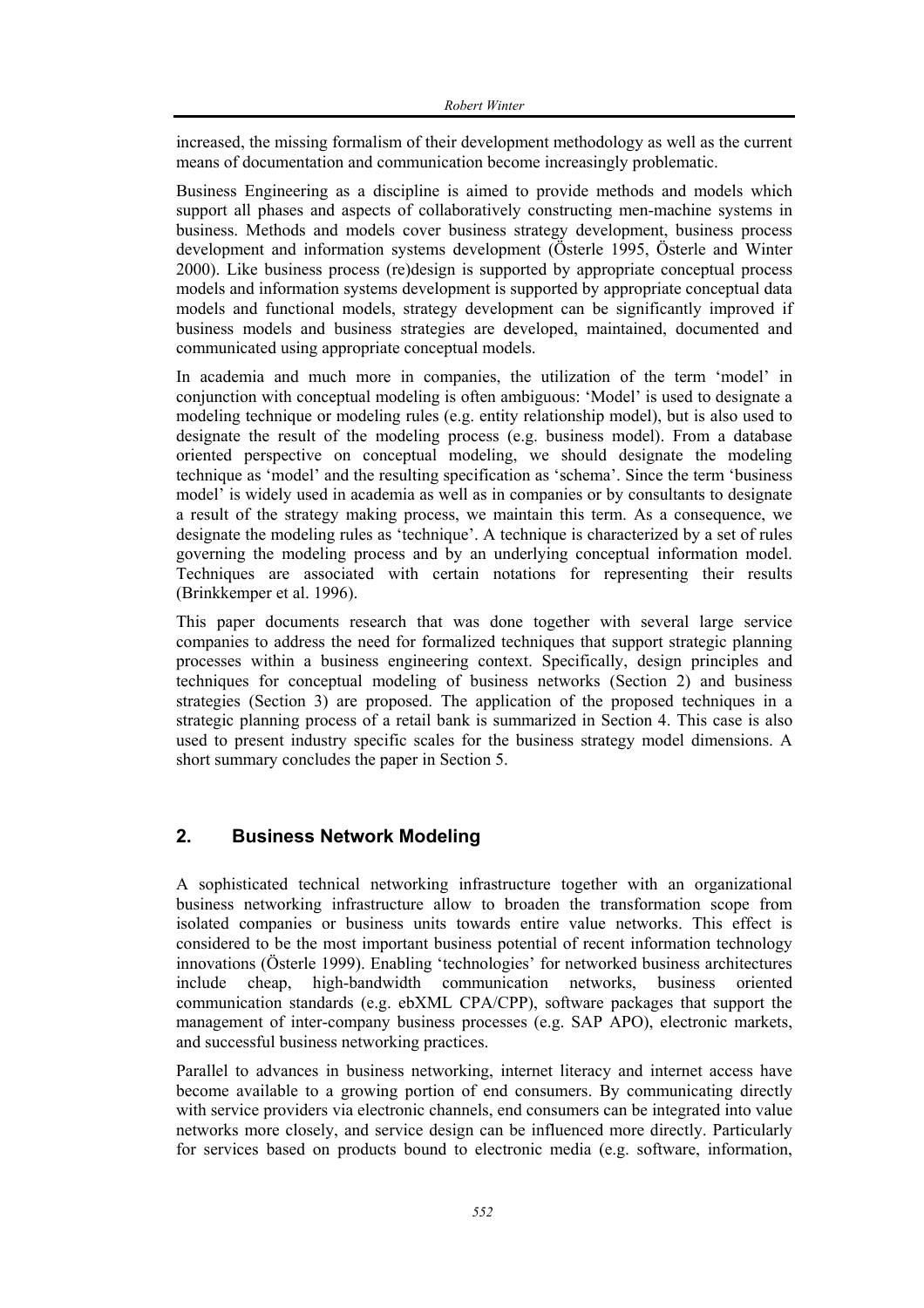music, movies) and for financial services, offerings can be customized to specific needs of customer segments.

As a consequence, companies can focus on a production (or resource utilization) oriented competency or on a customer process oriented competency and team up with partners that bring in complementary competencies instead of having to implement both competencies in one monolithic business model. The value network is then composed of productionoriented components and customer process-oriented components. Due to the similarity of the composition of a value network to the composition of a traditional, monolithic business model, traditional business process types can serve as templates for value network component types:

- Procurement and distribution processes integrate products and services according to customer needs. Together with customer relationship management, these processes support the customer side of a traditional business model and therefore become the foundation of a 'customer intimacy' business model type in a value network.
- Transaction processing processes (e.g. production lines for consumer products, processing of financial products) organize efficient production of services in large numbers, thereby becoming the foundation of a 'factory' business model type in value networks.
- Product development and certain management processes (e.g. risk management) are examples for processes for which cost efficiency is not the most important success factor. Such processes become the foundation of a 'specialist' business model type in a value network.

While the various processes are traditionally linked together by a company-specific communications and integration infrastructure, value networks require an open 'business collaboration infrastructure' (BCI) to flexibly support collaborations of the participating companies / business units. The relationship between value network component types and a generic process map for financial service institutions is illustrated by Figure 1. According to Österle and Winter (2000), 'customer intimacy' type business strategies are designated as 'service integrators', 'factory' type business strategies are designated as 'shared service providers', and 'specialist' type business strategies are designated as 'exclusive service providers' in a value network.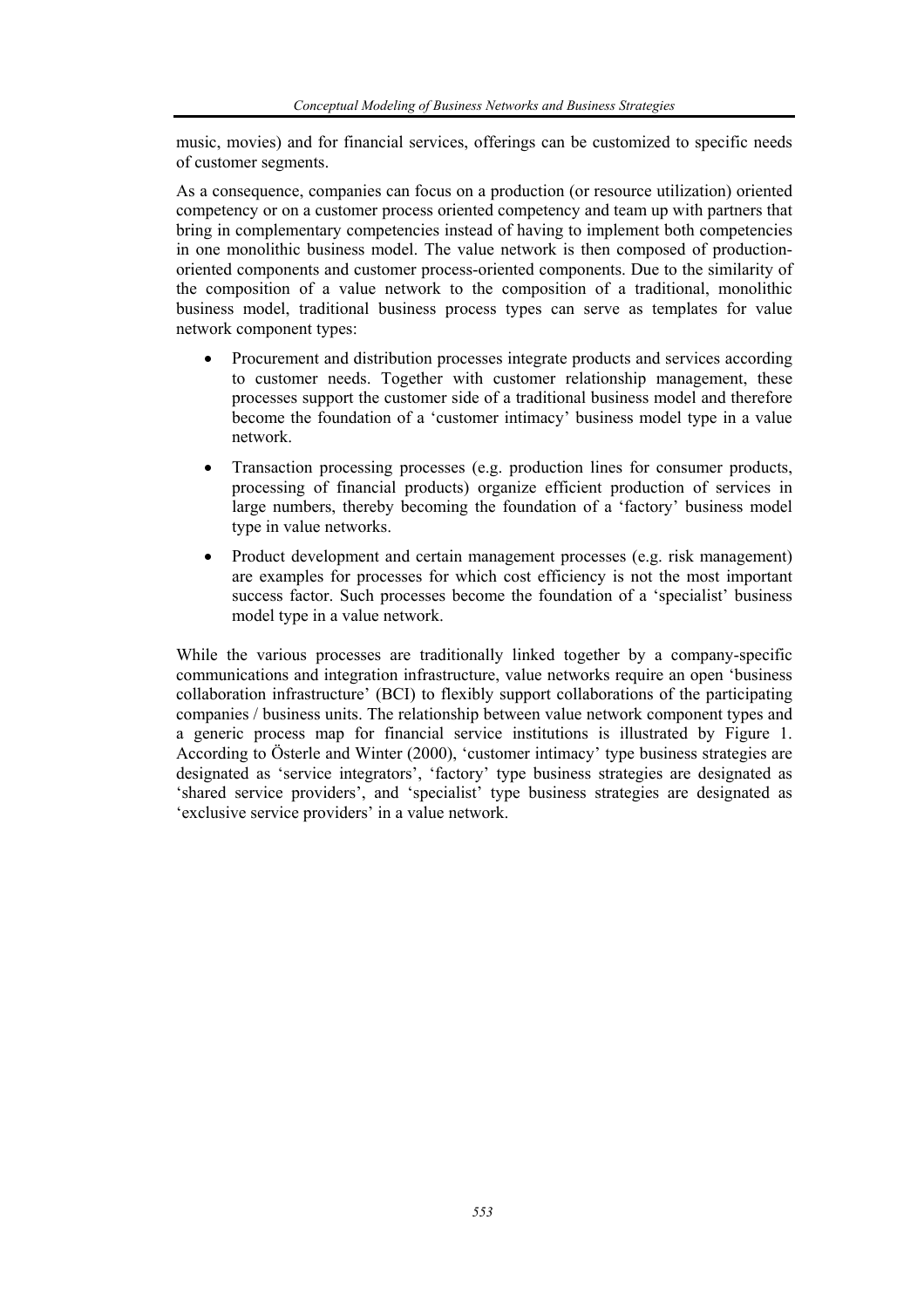



*Figure 1: Relationship of Value Network Component Types and Traditional Business Process Types* 

Customer processes become the focus of the overall value network design. *Service integrators* aggregate standardized product and / or service components in order to create solutions that are tailored to a specific, holistic customer process (e.g. buying a home) or a specific life event (e.g. retirement, marriage, moving to a new community). In most cases, information components become a more important solution component than in traditional products. The most important success factors for service integrators are flexibility (implemented e.g. by personalization capabilities) and customer intimacy (implemented e.g. by customer knowledge management). Examples for service integrators are autobytel.com, yourhome.ch or thirdage.com.

*Shared service providers* produce large amounts of standardized products / services that can be reused by many service aggregators and / or other service providers in subsequent stages of the value network. It is most important for shared service providers to exploit economies of scale and to support an efficient interface to as many other nodes in the value network as possible. Examples for shared service providers are IT insourcers or transaction banks.

In contrast to standardized, cheap product / service components that are reused in many solutions, some product / service components may be produced exclusively to create a unique selling proposition or by exploiting a specific competency or resource. As a consequence, such *exclusive service providers* may maintain direct, one-to-one networking links to their customers (service integrators or other service providers) instead of maintaining an adapter to the BCI. Examples for exclusive service providers are engineering companies for product development or funds management companies and risk management units in financial services.

A BCI is needed to support the open and flexible exchange of services and information necessary to run value networks. The services component of the BCI comprises standardized, cross-industry business support services like payments services, risk trading, payroll processing, business directories, and network operations (just to name a few). These services are complemented by communications standards not only on the software level (e.g. SOAP, UDDI) and on the application level (e.g. ebXML compliant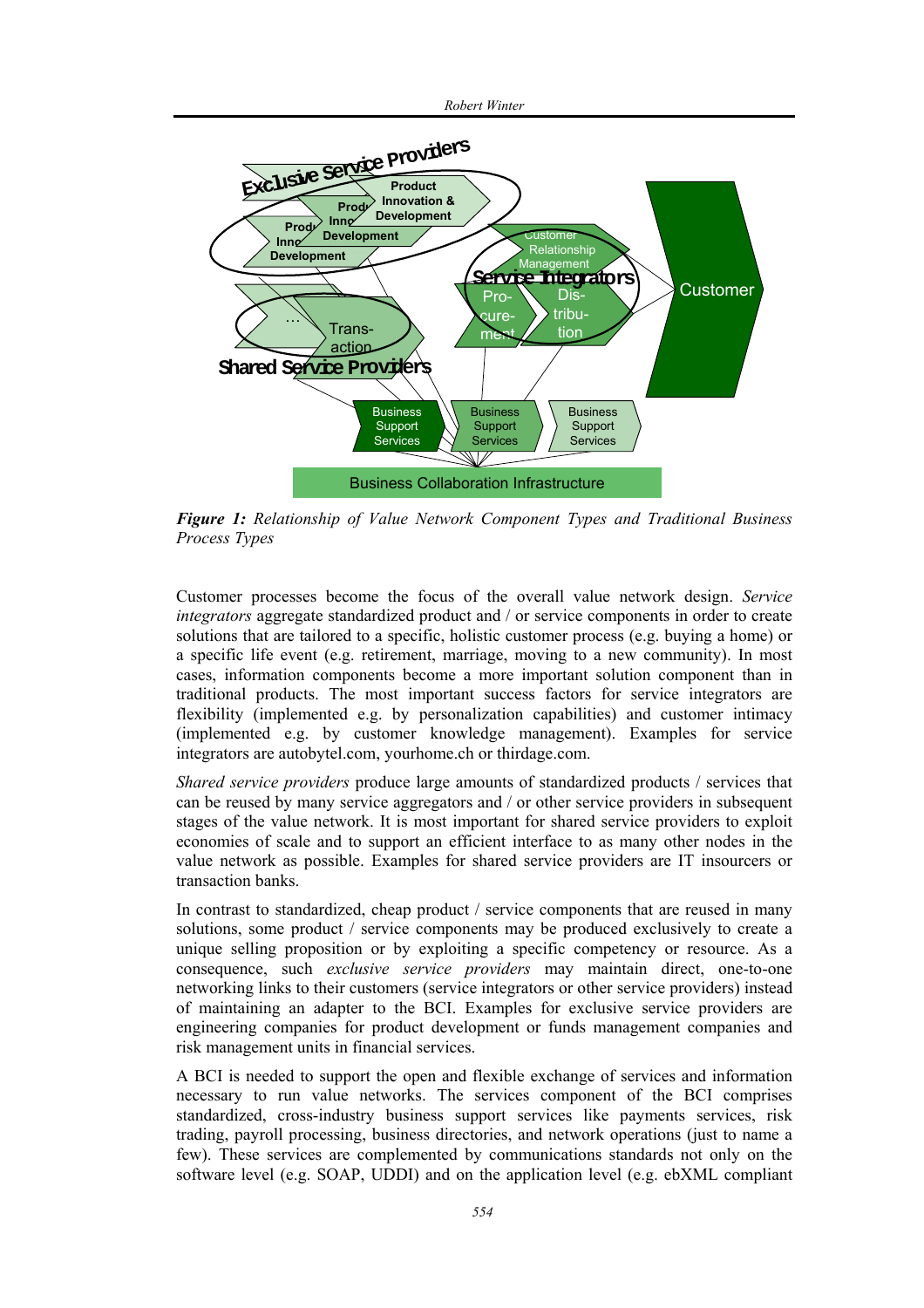industry standards), but also on the process level (e.g. ebXML process standards) and particularly on the business level (e.g. contracting standards, service level agreement templates, ebXML CPA/CPP).

The four levels on which communications standards are defined (business, process, applications, software) are also used to describe the roles that participate in the value network. On all levels, businesses are linked either directly (e.g. exclusive service providers to service integrators, service integrators to end consumers) or using the BCI. In Figure 2, a generic business network model is illustrated. By replacing generic roles with actual businesses, this generic network model can be used to specify a concrete value network.



*Figure 2: Generic Business Network Model (based on Leist and Winter 2000)* 

# **3. Business Strategy Modeling**

In contrast to a business model which specifies "how a firm relates to external stakeholders and how it transacts with them", a business strategy can be interpreted as a "pattern of actions or decisions (planned or emerging) that explain how a firm achieves and maintains competitive advantage" (Zott and Amit 2003). The differences between the more general concept 'strategy' and the more specific concept 'business model' are summarized by table 1.

In order to explain how a company or business unit achieves and maintains competitive advantage, all relevant long-term, stable properties of that entity have to be specified. The entity should be able to influence these properties at least indirectly.

A short discussion of explicit business model proposals as well as more general approaches to strategic planning is used to identify relevant dimensions for a conceptual business strategy model. The identified specifications are then presented as components of an external view and an internal view of the business strategy model, respectively.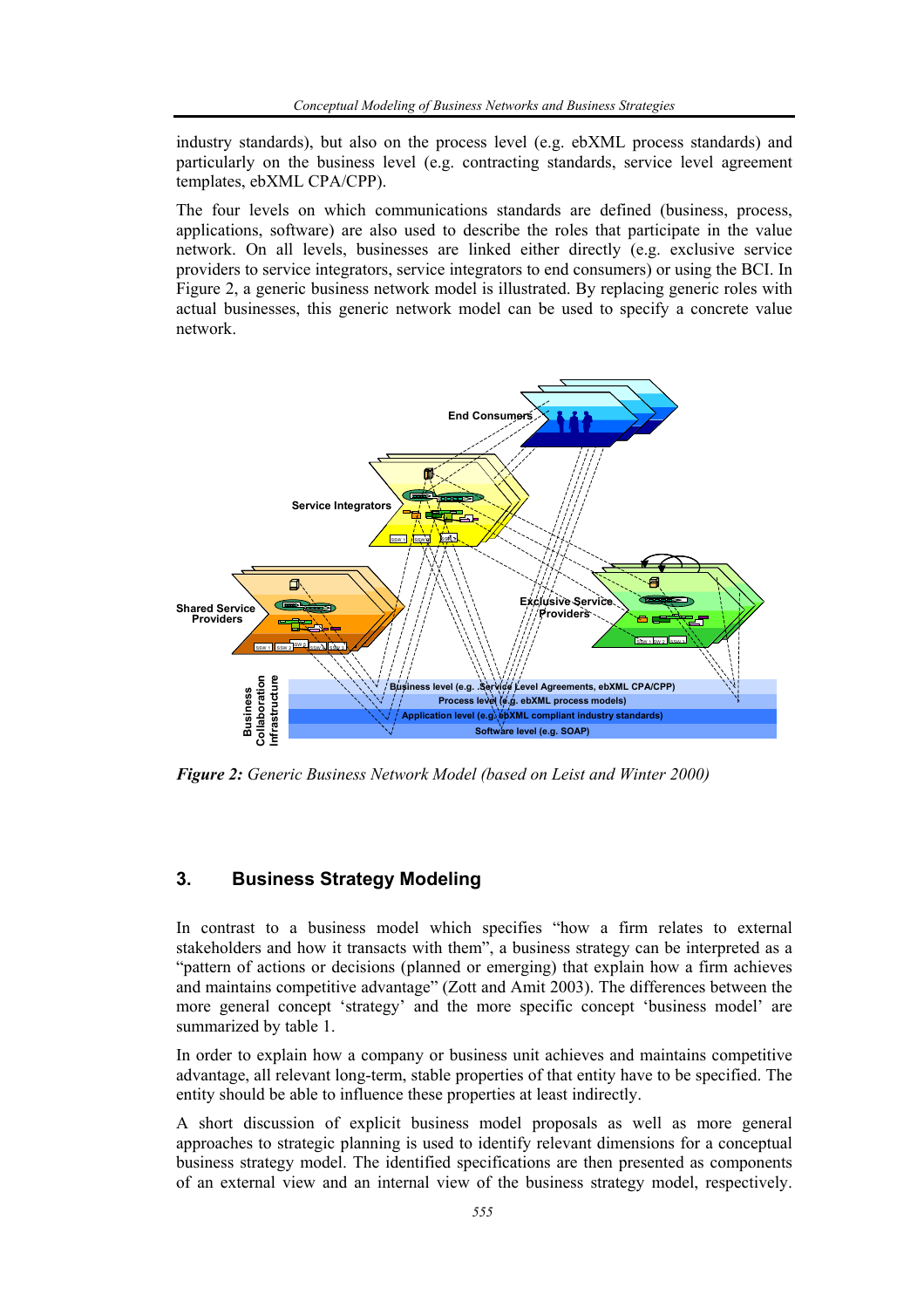Alternative notations for the proposed business strategy model are proposed in a fourth subsection. The conceptual discussion as well as the notations are mostly based on (Heinrich and Winter 2002).

|                                      | <b>Business Strategy</b>                                                                                                                                                                                                                                                                                                                                                                       | <b>Business Model</b>                                                                                                                                                                                                                                                                                                                                                                                                                                |
|--------------------------------------|------------------------------------------------------------------------------------------------------------------------------------------------------------------------------------------------------------------------------------------------------------------------------------------------------------------------------------------------------------------------------------------------|------------------------------------------------------------------------------------------------------------------------------------------------------------------------------------------------------------------------------------------------------------------------------------------------------------------------------------------------------------------------------------------------------------------------------------------------------|
| Main                                 | How to position firm against rivals?                                                                                                                                                                                                                                                                                                                                                           | How to do business?                                                                                                                                                                                                                                                                                                                                                                                                                                  |
| <b>Questions</b><br><b>Addressed</b> | What businesses to be in, i.e., what<br>$\bullet$<br>products or services to offer?<br>What customer segments to target?<br>What resources and capabilities (e.g.<br>technologies) to use?<br>When to enter the market, and how<br>to enter it?<br>How to compete, <i>i.e.</i> what kind of<br>product market positioning approach<br>adopt (cost leadership and/or<br>to<br>differentiation)? | Who are the parties that can be<br>$\bullet$<br>brought together to exploit a<br>business opportunity, and how can<br>they be linked to the focal firm to<br>enable transactions?<br>What information or goods are<br>٠<br>exchanged among the parties, and<br>what resources and capabilities are<br>needed to enable the exchanges?<br>How are the transactions between<br>the parties controlled, and what are<br>the incentives for the parties? |
| <b>Focus</b>                         | Internally/externally oriented: focus on<br>firm's activities and actions in light of<br>competition                                                                                                                                                                                                                                                                                           | Externally oriented: focus on firm's<br>transactions with others                                                                                                                                                                                                                                                                                                                                                                                     |
| <b>Value Logic</b>                   | Value appropriation logic: creating and<br>preserving a competitive advantage,<br>capturing more value than rivals                                                                                                                                                                                                                                                                             | Value creation logic: enhancing total<br>value created (i.e. value created for all<br>model<br>participants)<br>business<br>by<br>exploiting business opportunities                                                                                                                                                                                                                                                                                  |
| Performance<br><b>Measure(s)</b>     | Value captured by firm (e.g. measured by<br>RoA, RoS, Tobin's q, market value of<br>firm, market value of equity)                                                                                                                                                                                                                                                                              | Total value created                                                                                                                                                                                                                                                                                                                                                                                                                                  |

*Table 1: 'Business Strategy' vs. 'Business Model' (Zotta and Amit 2003)* 

## *3.1 Related Work and Conceptual Foundations*

Schwaningers (1989) 'business system' comprises dimensions and relationships intended to support the identification of business units. Customer problems / requirements, problem solution technologies, products, distribution channels and customer segments are arranged in a circle which allows to represent not only these dimensions, but also binary relationships between them. For every dimension, a scale is proposed that represents the most important potential properties. This approach covers many important aspects of strategy modeling. In contrast to our definition, dimensions are included that cannot be significantly influenced by the respective company / business unit (e.g. competition).

As a component of IBM's 'Enterprise Solutions Structure' project that aims at a comprehensive architecture for business, processes, and information systems, McDavid (1999) proposed 'business concepts' to specify the most important constituents of business systems. In this approach, relationships between business concepts represent dependencies. These relationships are then grouped in order to identify business patterns. Although the process of identifying business concepts and their relationships is not documented in detail and the analysis is rather generic (i.e. the model is not directly applied to actual cases), relationship analysis is instrumental in analyzing dependencies among business strategy model dimensions.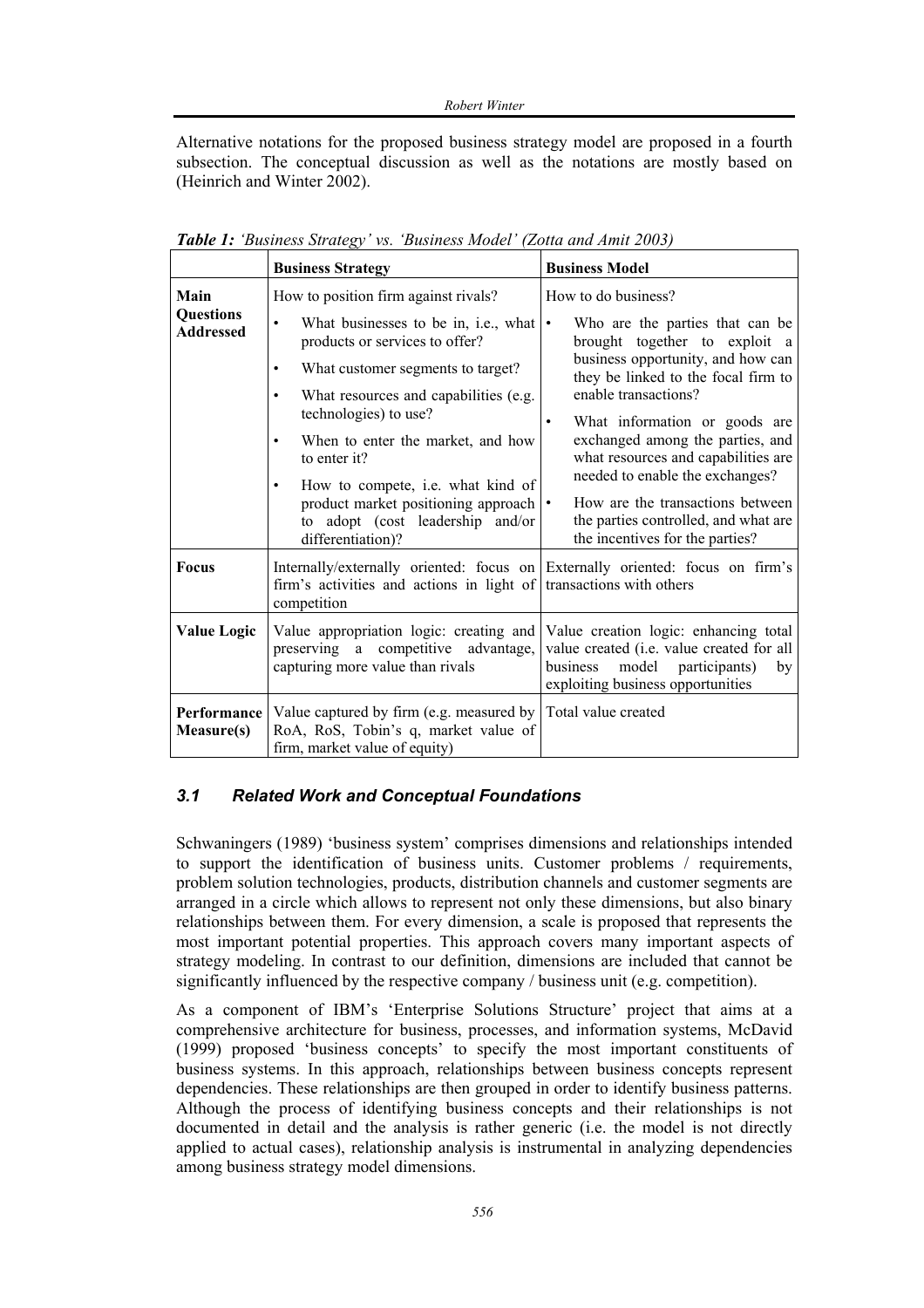Another widely diffused approach is Timmers' (1998, 2000) 'business models' that were proposed to conceptualize business practices in (mainly B2B) electronic markets. Timmers defines business model as 'an architecture for the product, service and information flows, including a description of the various business actors, their roles, the potential benefits and the sources of revenues' (Timmers 2000). The primary focus is on market view and economic foundation of business activities. Business models are understood as building blocks of value networks. Based on 'interaction patterns' and simulated intermediation as well as disintermediation, the analysis of value networks is intended to identify novel business models. A resulting typology of eleven types of business models is described verbally but does not in all cases cover all aspects of the proposed business model structure. In contrast to our definition, market and valuation properties that cannot be directly influenced and that are closely interlinked dominate the business model. Moreover, Timmers' approach is only partially formalized.

In summary, these approaches to business strategy specification provide important features like specification dimensions or dependencies between specifications. None of these approaches, however, covers potentials, resources, and markets at the same time and is sufficiently formalized to support a systematic modeling process (Heinrich 2000).

Approaches to strategic planning should provide a foundation for specifying business strategies systematically. Approaches following the 'market based view' call for business strategy to primarily focus on markets and in particular sales markets. Design parameters therefore are based on a structured specification of relevant markets or an industry sector (as defined by related or similar products and / or service). In order to create structures for markets or industry sectors, dimensions like product groups, customer segments, distribution channels or geography are proposed. Porters (1998) value chain approach proves the significance of business networking for realizing competitive advantages and its interrelationship with a company's internal organizational structure. Early 'market based view' approaches in Germany (e.g. Meffert 1985) assign a pivotal role in strategy making to marketing planning. Hence constituents of marketing planning like products / services, contracting, communication, sales support and distribution have to be considered in the business strategy model.

An alternative approach suggests that business strategy should focus on internal resources and potentials. The reason for such a 'resource based view' is that, since specific company potentials are not considered enough in the market based view, the resulting strategy is nearly arbitrary and could be imitated quite easily. In contrast, specific resources and potentials reflect the individual company's ability to compete much better. Resources and potentials are developed in a core competency oriented process. Core competencies are long-term capabilities that cannot be transferred and imitated easily, cannot be substituted short-term and are complex in creation as well as in application (Hamel and Prahalad 1990, 1994). As a consequence, specific resources and core competencies should be included in the business strategy model.

The 'value based view' can be considered as a third approach to strategic planning. Initially based on Rappaports (1986, 1990) shareholder value concept, value creation is considered the primary goal of business activity. The value based view can be understood as a combination of the market based view and the resource based view, being complemented by rigid quantification and evaluation mechanisms that are oriented on value creation (Gomez 1993). A business strategy model should represent - and not evaluate - properties that allow for a classification, analysis, and comparison of business strategies (Heinrich and Winter 2002). Hence the quantification and evaluation mechanisms of the value based view are not incorporated into our approach.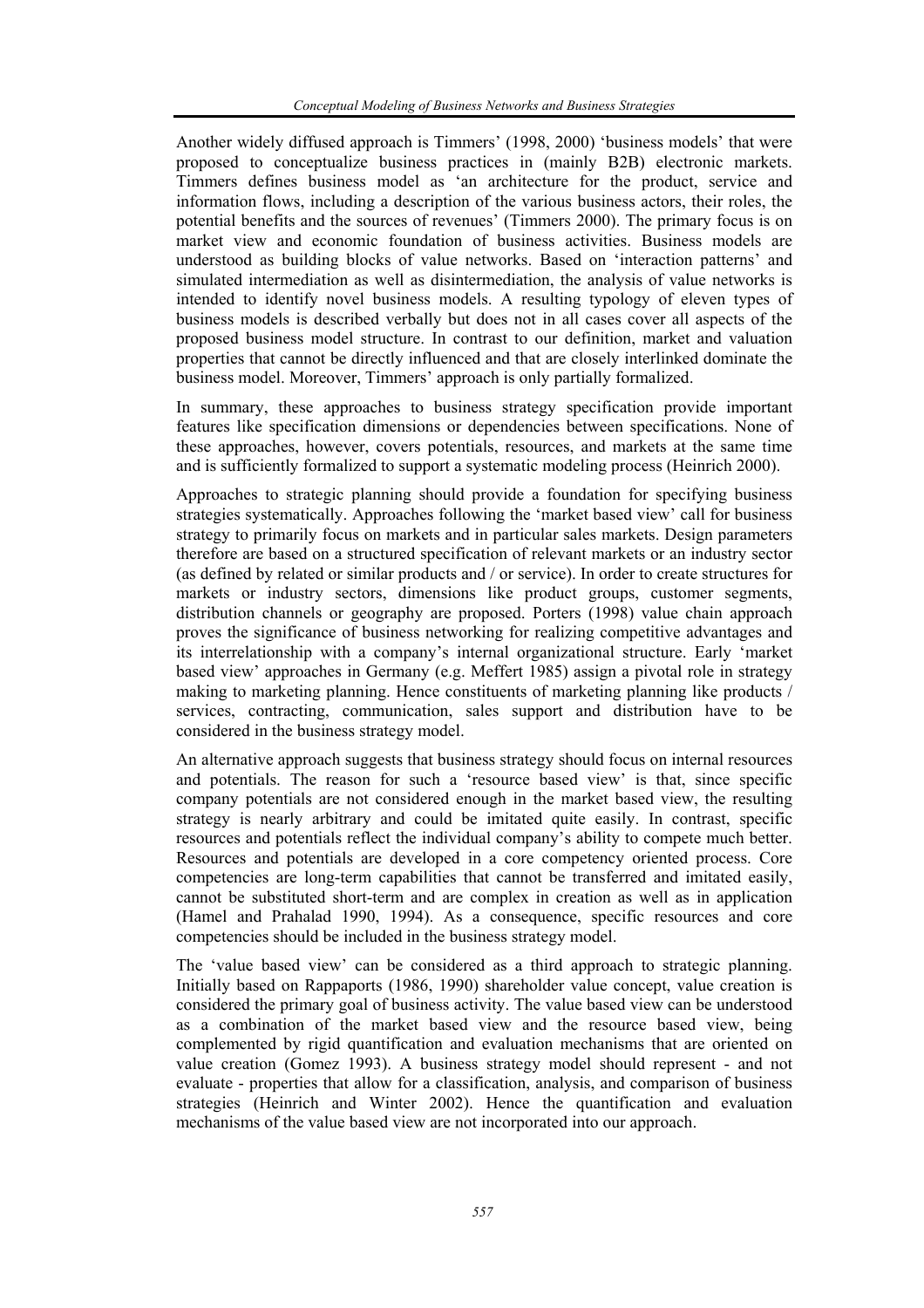## *3.2 External View of a Business Strategy Model*

The external view of a business strategy model corresponds to the 'market based view' of strategic planning, focusing on the 'selling' side of a company or business unit. If modeled as a system, constituents of the selling side can be derived by asking which customer processes and segments are supported at which locations / regions by which products and services at which prices, which distribution channels are used, which time frames are relevant, etc. The following compilation is summarized from (Heinrich and Winter, 2002).

The **regional** dimension represents the spatial properties of markets. It ranges is from very 'local' (e.g. sales areas for insurance brokers) to countries, currency or language regions and world areas (e.g. EMEA or Americas) to worldwide (e.g. global customers).

The **validity** & **subject** dimensions represent the point in time (or time period where the business model is considered to stay unchanged) where the business had, has or will have the properties specified by the business model and the entity (business unit or company) which it represents, respectively.

**Customers** are the most important party in the value creation network. Relations to customers comprise product / service transfers, funds transfers and information flows. These relations can be differentiated into 'what'-type relations (products / services, contracting, communications) and a 'how'-type relation (distribution) (Meffert 1998).

Product / service transfers relate customers to 'core' **products / services**. In contrast to elementary products / services, 'core' products / services are derived from the analysis of customer processes (e.g. buying a home, managing financial assets) and should support such processes significantly. In addition to quality requirements for elementary products / services, success factors for core products / services address the degree to which complex customer processes are supported.

An important aspect of the business strategy model that relates core products / services to customer segments is **brand design**. Branding is intended to create a distinctive, unique perception in the market. It is related to products and services (Weber 1992), but also can be related to the organization as a whole (Halstenberg 1996). Other constituents of the marketing strategy that relate to both core products / services and to customer segments are communications policy and pricing policy (Becker 1998). For all three relationship types, it is essential to identify generic types in order to create a usable scale for the respective business strategy model dimensions.

Interactions between a business unit and its customers are determined primarily by **sales channels** and **customer services** (Berndt 1995). Sales channels are used for the transfer of products / services, funds and information, thereby representing different forms of interaction between business units and customers (Kreuzer 1998). Customer service design does not only assign sales channels to products / services, contact channels, and customer segments. In addition, quality criteria and success factors for this assignment are specified.

With regard to **communications policy**, unidirectional and bi-directional communication are differentiated (Berndt 1995). Unidirectional communication comprises all activities intended to increase the general propensity of anonymous customers or prospects to do business with the organization (e.g. public relations, advertising). In contrast, bidirectional communication is directed at individual customers (although not necessarily having to be performed individually) and aims to trigger specific sales activities (e.g. direct marketing). While unidirectional communication can be represented similar to brand design (i.e. relating core products / services to customer segments), bi-directional communication should relate specific products / services to specific sales channels.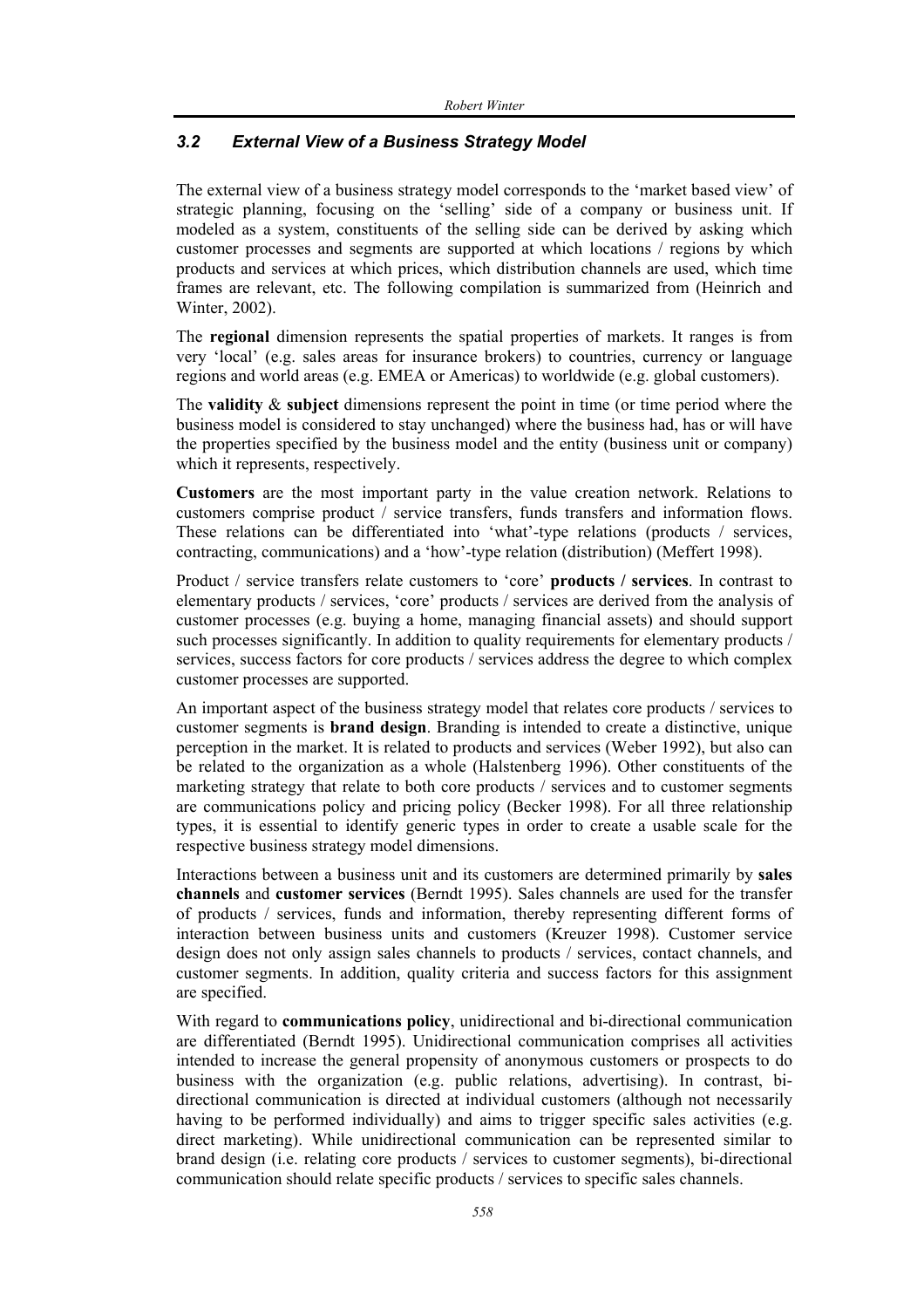#### *3.3 Internal View of a Business Strategy Model*

In contrast to specifications of the external business strategy model view that reflect 'outside-in' thinking, the internal business strategy model view represents sources, characteristics and effects of capabilities. It corresponds to the 'resource based view' of strategic planning, focusing on the 'production' side of a company or business unit. If modeled as a system, constituents of the production side can be derived by asking which competencies are exploited to team up with which partners in which way.

The two central concepts of the internal view are competencies and the value chain. While competencies can be specified by **relevant resources** and **relevant impacts**, the value chain can be specified by the **degree of integration of partners**, the **degree of coordination of** (sales) **channels** and the **degree of** (spatial) **decentralization** (Heinrich and Winter, 2002).

We do not represent specific value-creating activities because this would either impede the easy communication of business strategy models (if activities were modeled in too much detail) or be too superficial (if activities were modeled too abstract). It is not possible to identify one 'right' level of detail for modeling activities when taking into account the multitude of applications and users of a business strategy model.

In addition to competencies and value chain, **organizational structure** and, relating it to competencies, **corporate culture** are considered to be important dimensions of the business strategy model that have to be included in the internal view. Similar to brand design or communication policy, for all three relationship types, it is essential to identify generic types in order to create a usable scale for the respective business strategy model dimensions.

#### *3.4 Graphical Representation of the Business Strategy Model*

If combined and complemented by appropriate scales, the dimensions identified as relevant in the preceding two subsections can be interpreted as a meta model for business strategy modeling. Based on Heinrichs (2000) initial work, Heinrich and Winter (2002) present rules that support strategy makers in assigning appropriate values for all dimensions, integrity constraints that guide the analysis process and avoid inconsistent business strategies, and alternative notations for documenting and communicating business strategies. To support strategy makers in working with such models, typical values of the proposed modeling dimensions should be provided. In our experience, the definition of appropriate scales is dependent from the industry sector. E.g., the dimension 'core products / services' would comprise values like 'financing', 'invest & save', 'value transfer', 'retirement', 'insurance', 'law & tax services' and 'other services' in (retail) financial services, while different values would be needed not only in completely different sectors like mechanical engineering, but even in related sectors like private banking.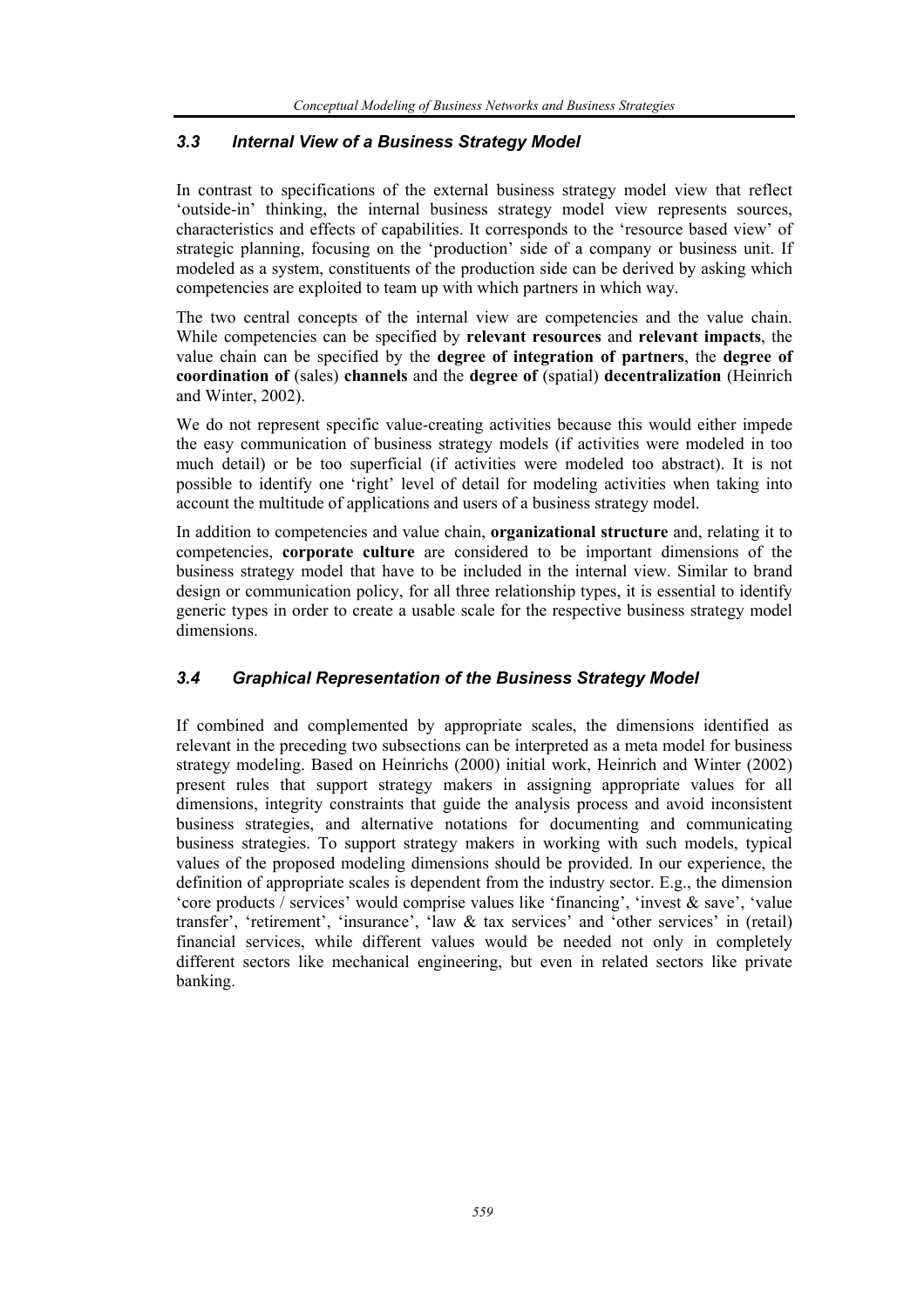*Robert Winter* 



*Figure 3: Cobweb Diagram of External View of The Business Strategy Model (Heinrich and Winter, 2002)* 



*Figure 4: Cobweb Diagram of the Internal View of the Business Strategy Model* 

Business strategies that are specified by assigning values to more than three dimensions can be graphically represented as cobweb diagrams. Figures 3 and 4 are cobweb diagrams of a business strategy model's external view and internal view, respectively. These representations are created by selecting values (e.g. degree of coordination of channels) or ranges of values (e.g. sales channels) for all dimensions using industry specific scales in this case scales for retail banking.

An alternative graphical representation of the proposed business model is illustrated in Figures 6 and 7. In this 'box-type' representation, business strategy model dimensions are arranged vertically while industry specific scales are arranged horizontally. The specification of a business strategy is achieved by marking appropriate values or value ranges. If the business strategy does only partially correspond to a particular value, the grade of compliance can be represented graphically by gray tones.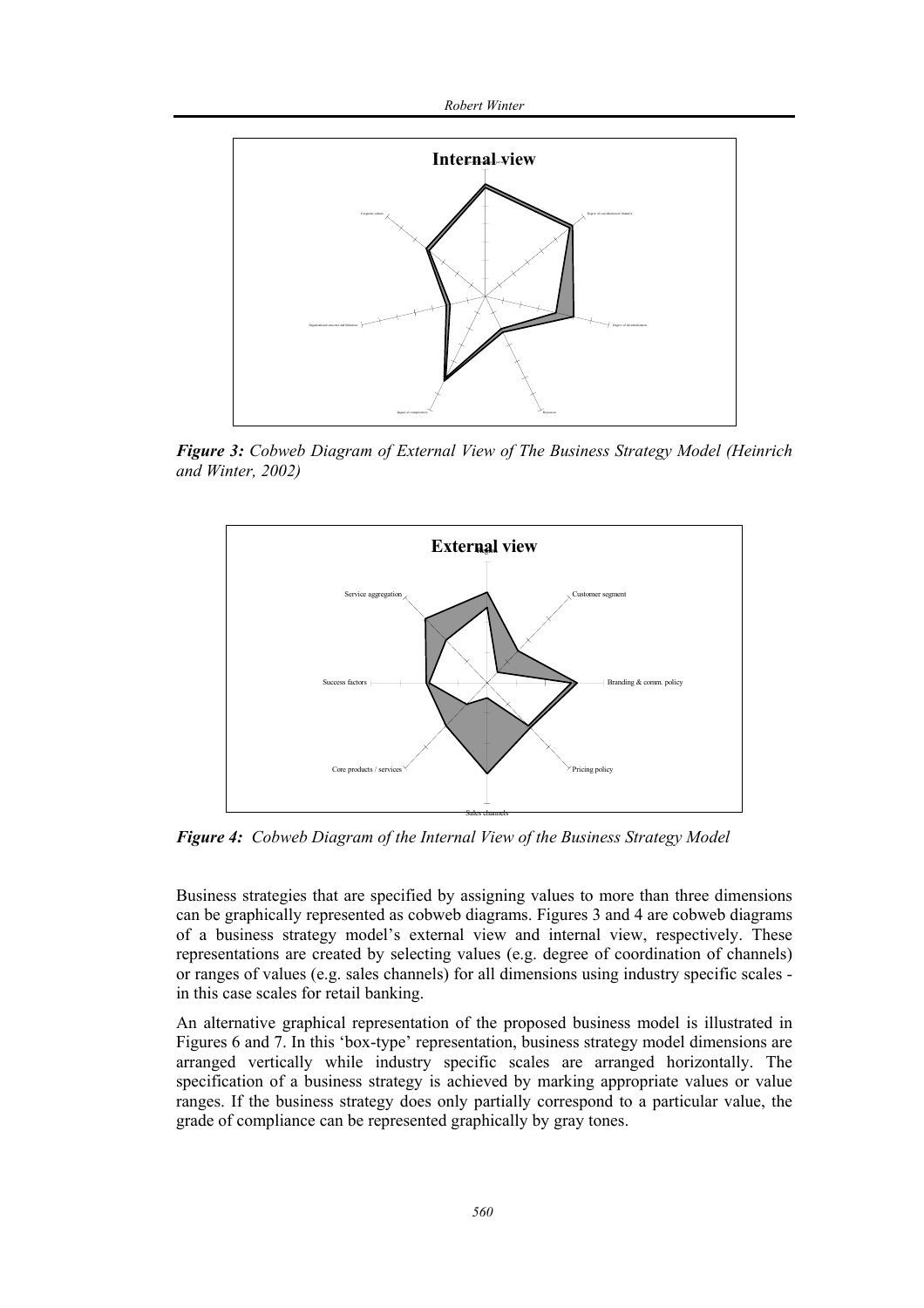If different business strategies (e.g. as-is vs. to-be, business unit A vs. business unit B) are to be compared using the same graphical representation, the use of different colors (for cobweb diagrams) or fill patterns (for box diagrams) is recommended.

# **4. Application Experience**

This Section summarizes the application of the proposed techniques in a strategic planning process of a large retail bank. The business strategy modeling subsection is based on the case study described in Heinrich and Winter (2002). All specifications have been elicited in workshops with senior executives. Other applications of the proposed techniques for business network specification and / or business strategy specification in retail banking are described in several articles in Leist and Winter's (2002) book.

# *4.1 Business Network 'Retail Banking'*

The regarded retail bank understands itself as a service integrator. For different geographic regions and also for selected customer segments, business strategies are defined that differ with regard to sales channels, customer potentials and services offered. All service integrator units reuse as many shared services as possible, e.g. 'factories' for payments processing, custody services, leasing services and securities trading regardless of whether these services are offered within the corporate network or by external companies. Investment funds management, risk management and product development are among those services that are sourced exclusively from certain specialists. A common platform for business networking is used as widely as possible. Over this platform, support services like card processing or foreign exchange trading are sourced. A simplified version of the to-be business network is illustrated by Figure 5.



*Figure 5: Business Architecture Model*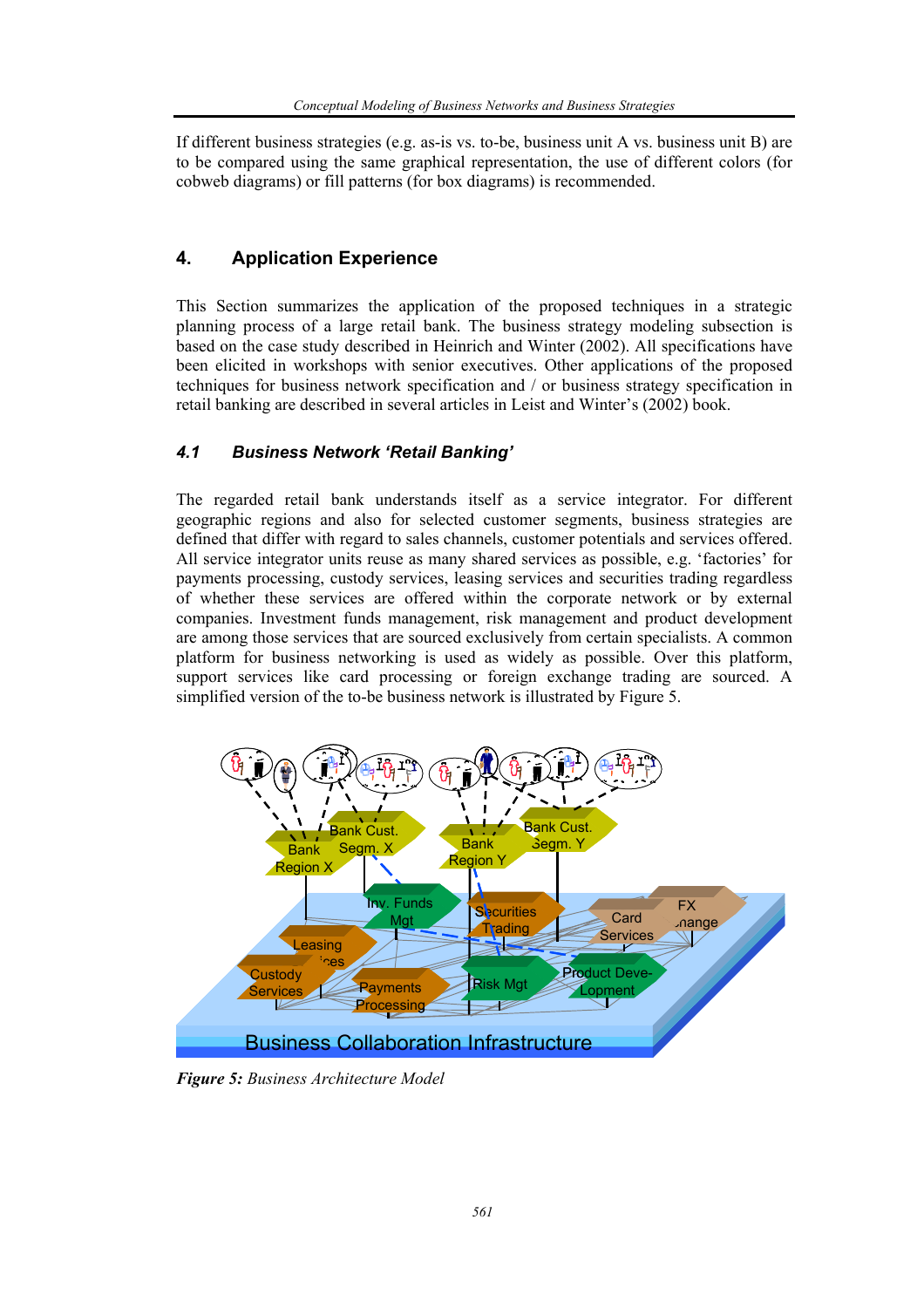## *4.2 Business Strategy 'Bank Region X'*

With regard to **regional orientation**, countries are differentiated due to widely different legal banking regulations. The modeled business unit targets German customers (ANSI country  $code = DE$ ).

With regard to customers, basic orientation, consumer behavior and customer potential are differentiated. According to Sinus (2000), **basic orientations** can be conservative, materialistic, hedonistic, post materialistic and post modern. **Consumer behavior** can be classified to be complex, dissonance reducing, habitual or event oriented (Assael 1987). **Customer potential** should be measured as average, future oriented lifetime value. The regarded bank focuses on a materialistic, dissonance reducing customer segment with medium potential.

According to Weber (1992), **brand design** of banks can be classified into traditional, convenience, exclusiveness, professional, community, discount and modern & innovative. The bank's **price policy** can be oriented on value, volume or number of transactions, on time, on performance or can focus on flat rates per service or even overall flat rates (Bernet 1995). The bank's brand stands mainly for convenience and its price policy focuses on value / volume of transactions.

According to Kreuzer (1998), **sales channels** in financial services can be stationary (i.e. bank component is bound to a location, no customer component), mobile (i.e. bank component is mobile, no customer component) or electronic (i.e. bank component and customer component are computer applications, location is irrelevant). **Success factors**  for sales processes can be time, convenience, value added / cost efficiency, competence  $\&$ quality, flexibility, or image. From an output perspective, the bank can offer complaint management, consulting, personal sales and information **services**. **Customer contacts**  can take place primarily as self service (e-banking, ATMs, phone banking), as passive, semi personal contacts (e.g. customer care teams in branches), as passive, personal contacts (e.g. personal bankers in branches) or as active contacts (e.g. outbound call centers) (Kreuzer 1998). The regarded bank utilizes all sales channels with a focus on mobile. Convenience and image are regarded as primary sales success factors. All services are offered with a focus on personal sales and complaint management. Personal customer contacts are sought after actively although self-service and semi-personal contacts are also supported.

A retail bank's traditional **core products and services** are financing, investments & savings, value transfers, (financial) retirement planning, insurance, and law & tax services. **Success factors** for these products / services are time, standardization (compatibility to other products, comparability), range of products, price / costs, risk, performance, flexibility and image. The regarded bank offers all products except for insurance with a focus on investment / saving and financial retirement planning. These products are primarily designed to be compatible with complementing financial services from other service integrators.

Being the final dimension of the external business strategy model view, the **service combination** of elementary products and services can be driven by products, by product bundling, by customer problems or by customer events. In the regarded case, the primary focus is on product bundling while also some problem-oriented services are offered.

The business strategy specifications for all dimensions of the external view are illustrated by Figure 6.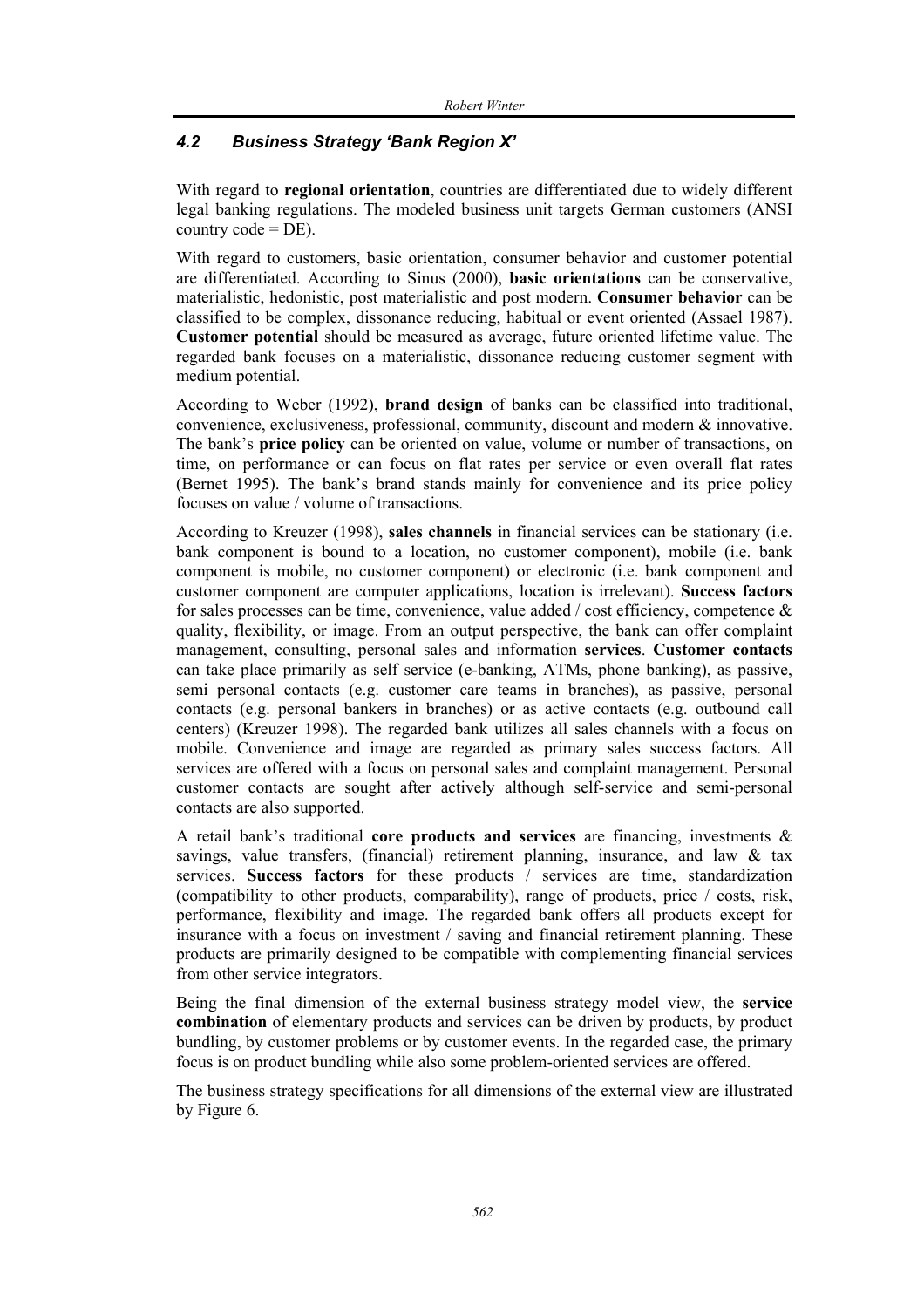

*Conceptual Modeling of Business Networks and Business Strategies* 

*Figure 6: Alternative Representation of External View of Business Strategy Model* 

The value chain is described by the degree of integration of partners, the degree of integration of (sales) channels and the degree of decentralization. With regard to the **integration of partners** in the value-added network, several business networking arenas can be differentiated: Partners can be integrated in logistics, product development, procurement, operations, marketing  $\&$  sales, support, and  $\prime$  or even management processes. Multi-channel management, i.e. the **integration of sales channels**, can be centered around customer segments, products (e.g. common procurement), processes & systems (e.g. common platform), marketing (e.g. common pricing), finance or combinations of these. Regarding the (spatial) **decentralization** of operations, the same decentralization arenas can be differentiated as for business networking. The regarded bank collaborates in all areas except for marketing & sales. Particularly product development, procurement, and operations are implemented in close collaboration with partners. A comprehensive multi-channel approach covering all aspects is followed. However, the largest extent of channel integration is reached for products and marketing. No activities are totally centralized. Among the decentralized activities, marketing  $\&$ sales is considered to leave the highest autonomy to the business units.

**Competencies** can arise from employees, organizational capabilities (e.g. 'economies of scale'), corporate culture & mentality (e.g. innovation culture), reputation, knowledge, technology, or capital and other production factors (Lado et al. 1992, Hamel 1994). Regarding their **impact**, it can be differentiated whether the focus in on management capabilities, synergies and change capabilities, transformation capabilities or outputoriented capabilities (Heinrich 2000). For the regarded bank, employees and reputation are considered to be the most important sources for transformation oriented and output oriented competencies.

With regard to organization, management policies, processes & structures, responsibilities and the range of activities are differentiated (Bleicher 1999). As basic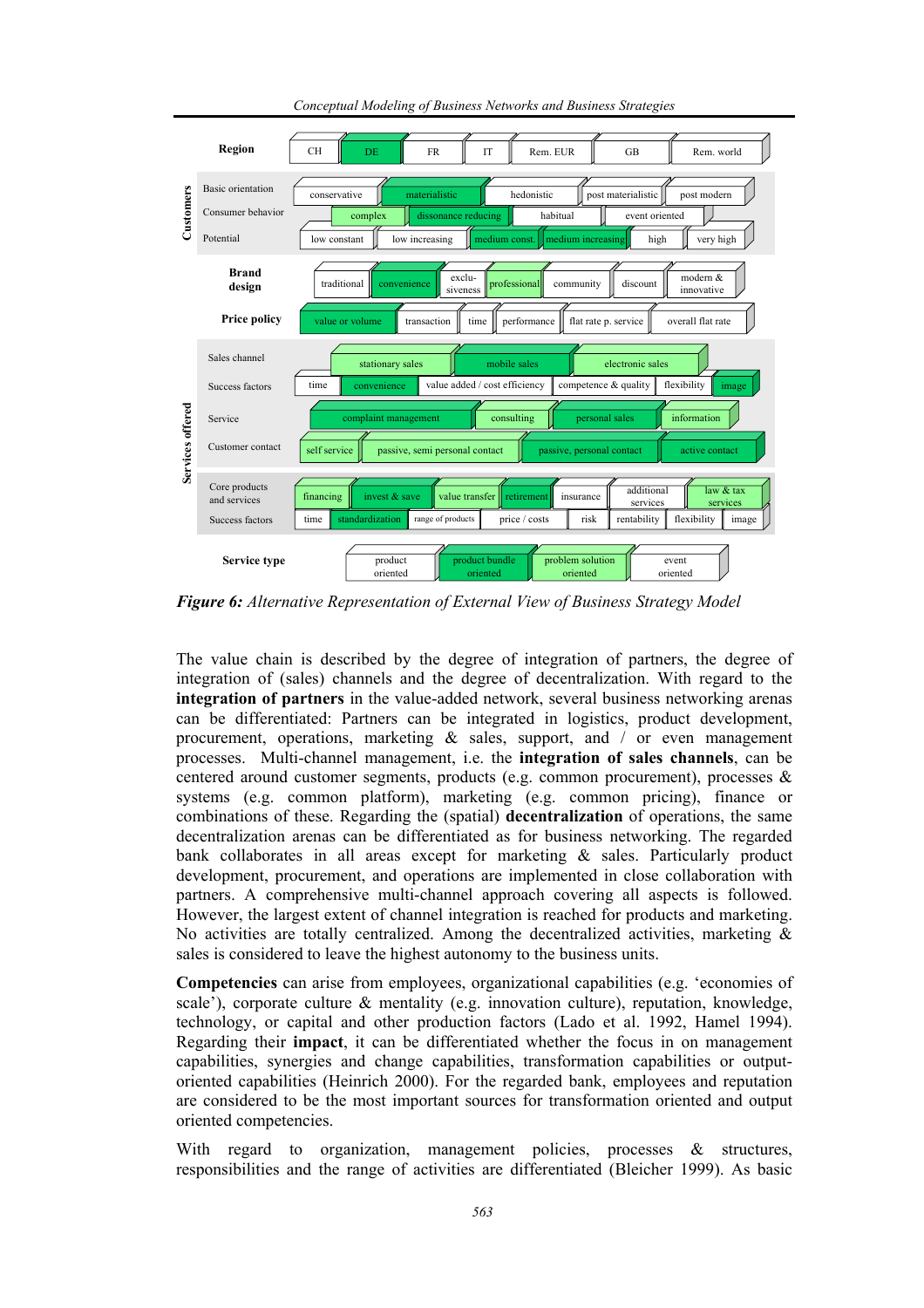**management policies**, a high degree of control, situative control, general frameworks (e.g. management by objectives) or total autonomy can be implemented. **Processes & structures** can be highly formalized and standardized, problem oriented and flexible, or open and subject oriented. **Responsibilities** can be defined in a task oriented, distributed (e.g. team organization), synergy oriented or centralized way. The **range of activities** can be small or broad, and activities can cover many production stages, but also only a specific stage. The regarded bank claims to organize its processes problem oriented and flexibly and to manage by objectives. Responsibilities are task oriented, and job profiles usually cover a broad range of activities while focusing on specific production stages.

Corporate culture is difficult to classify. According to Bleicher (1999), openness and basic orientation are the most important criteria. Regarding **openness**, a primarily internally and externally oriented culture should be differentiated. It is important whether content (e.g. business problems) or norms are more important for employees. An organization's **basic orientation** is either more traditional (e.g. preserving values) or transformation oriented. Regarding the role of employees in the organization, more individuality oriented and more community oriented approaches can be observed. The regarded bank appears as a modern organization with external orientation, content orientation, transformation culture and individual focus.

The business strategy specifications for all dimensions of the internal view are illustrated by Figure 7.



*Figure 7: Alternative Representation of Internal View Of Business Strategy Model*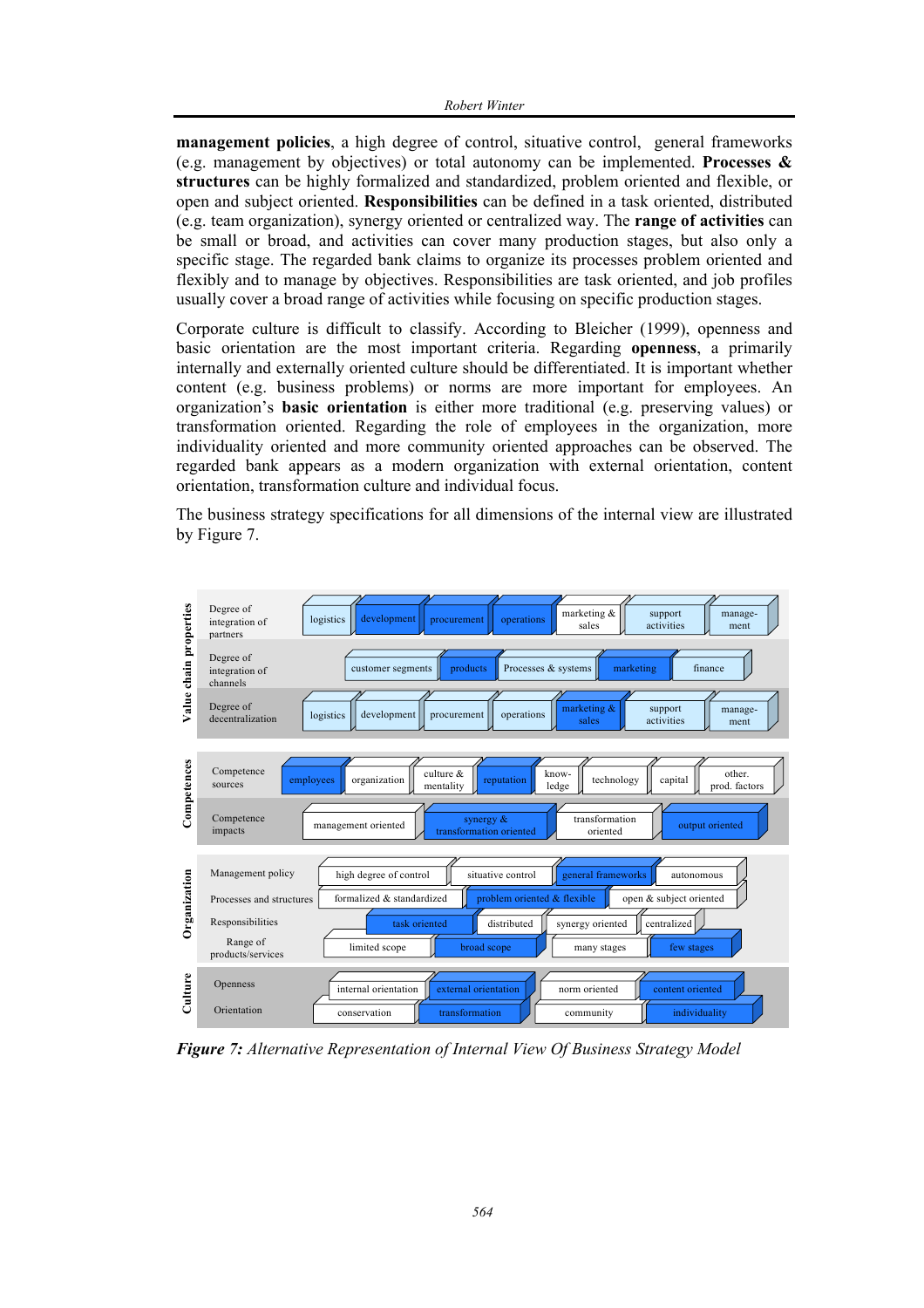### *4.3 Application Experience*

The proposed techniques have been utilized in different ways:

- 1. **Documentation**: Using industry specific scales and specification rules, actual business network and business strategies have been modeled 'as-is'.
- 2. **Envisioning**: Based on 'as-is' specifications, 'to-be' specifications have been derived by simulating the effects of technology innovations (e.g. mobile broadband access to banking services), business changes (e.g. targeting new customer segments or using new incentive plans), and / or cultural changes (e.g. opening the organization by selective business networking).
- 3. **Manipulation**: Business strategy comparison, aggregation and consolidation has taken place during competitive analyses (comparison of 'as-is' models), mergers & acquisitions (aggregation of 'as-is' models), or strategic planning (consolidation of 'to-be' models).

From a methodological perspective, these processes should be separated because the role of the business strategy model, the quality control and the project goals are different: The success of documentation projects as well as envisioning projects depends on the appropriateness of scales and the compliance with integrity constraints that guarantee that values of different scales are consistent (e.g. a focus on electronic sales channels and selfservice is not consistent with a focus on conservative customers). Documentation projects and envisioning projects however differ with regard to the extent of applicable quality control because the latter are visions and not models of an existing, real phenomenon.

In contrast to documentation and envisioning usage, manipulation usage incorporates discussion, evaluations, and group decision making in order to develop several input business strategy models into a single output model or an aggregate evaluation. For this type of projects, the proposed techniques can only be regarded as a partial yet important methodological support.

## **5. Conclusions**

We have presented an approach to formulized support of strategic planning that is based on a discussion of related work, widely diffused strategic planning paradigms and experience with strategic planning processes in several retail banks. By using the proposed techniques to specify business networks and business strategies,

- business strategies can be compared and classified: E.g., the strategic planning process can be documented by a series of business strategy models that differ in time reference, technology focus, transformation focus, etc.
- business strategies can be standardized: E.g., reference business networks and reference business strategies for specific industries can be used as a foundation for individual adaptation.
- business strategies can be checked for completeness and integrity: The proposed dimensions specify the market-based view of the firm as well as the resourcebased view. Integrity constraints can be used to avoid value assignments that are incompatible.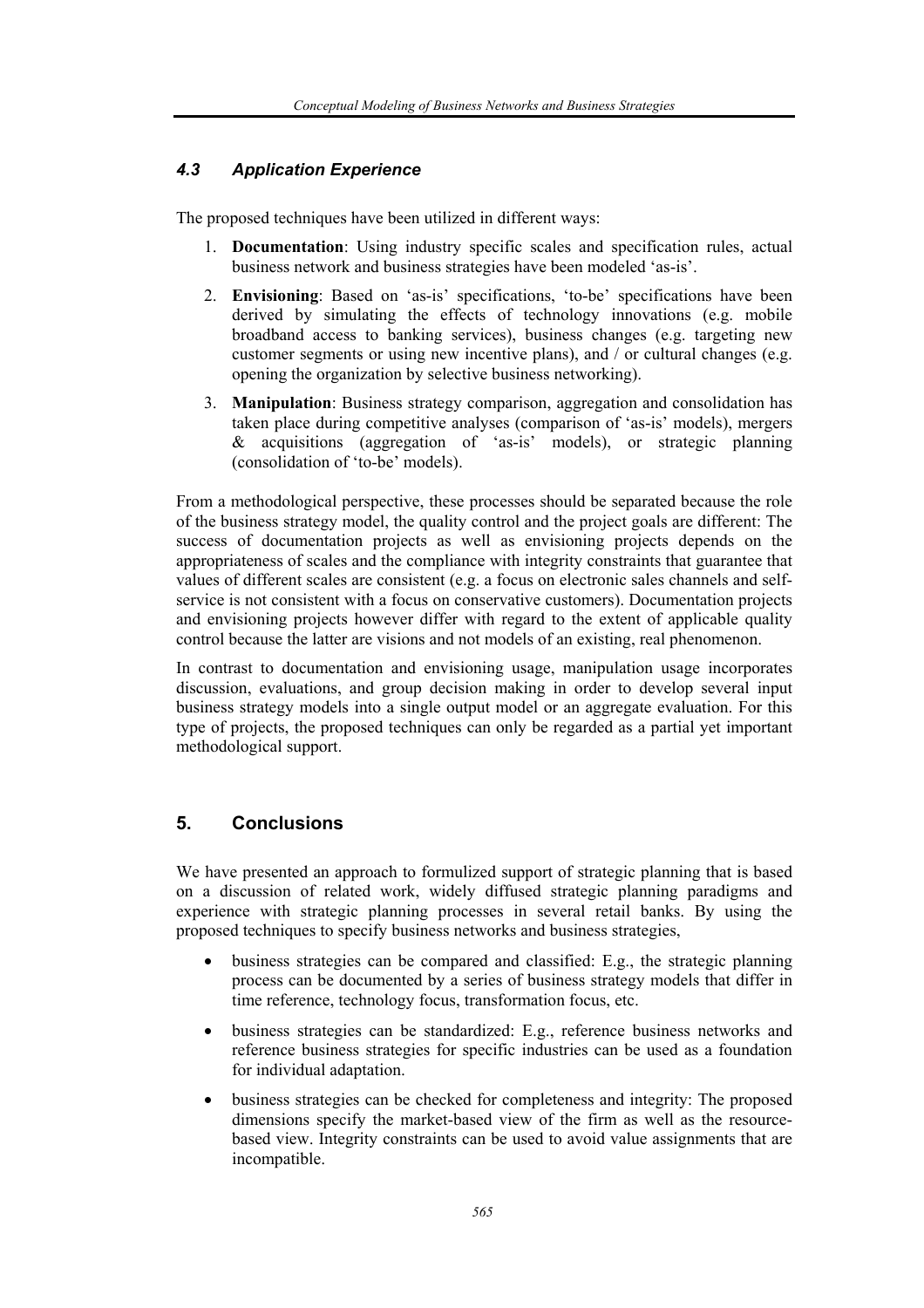strategic planning can be linked to process (re-)design and information systems development: In actual applications, many specifications from the business strategy model have been reused in subsequent stages like customer process analysis, process vision, process output analysis and process dynamics modeling.

In summary, the proposed network and strategy modeling techniques proved instrumental in supporting the representation of 'as-is' business structures as well as the envisioning of 'to-be' business structures and their consolidation. Since application experience is limited to companies of one industry sector, however, it has to be shown whether the meta models are general enough to be applied to completely different industries. Furthermore, the scope of our research was limited to the 'service integrator' role in value networks so that the technique's applicability to other roles (e.g. shared service provider, exclusive service provider) is pending. A detailed, maybe formal analysis of interdependencies between specification dimensions and the integrity constraints resulting from these interdependencies is also pending.

#### **References**

- Assael, H. (1987): *Consumer behavior and marketing action*, 3rd ed., Boston, MA: Kent Publishing Company.
- Becker, J. (1998): *Marketing-Konzeption: Grundlagen des strategischen und operativen Marketing-Managements*, 6. Aufl., München: Vahlen.
- Berndt, R. (1995): *Marketing 2: Marketing-Politik*, 3. Auflage, Berlin u.a.: Springer.
- Bernet, B. (1995): *Bankbetriebliche Preispolitik und Wettbewerbsstrategie*, Habilitationsschrift, Universität St. Gallen.
- Bleicher, K. (1999): *Das Konzept integriertes Management: Visionen Missionen Programme*, 5. Auflage, Frankfurt/M. etc.: Campus.
- Brinkkemper, S. and Lyytinen, K. and Welke, R. (1996) *Method Engineering*, London: Chapman & Hall.
- Gomez, P. (1993): *Wertmanagement: vernetzte Strategien für Unternehmen im Wandel*, Düsseldorf u.a.: Econ.
- Halstenberg, V. (1996): *Integrierte Marken-Kommunikation: Psychoanalyse und Systemtheorie im Dienste erfolgrei-cher Markenführung*, Frankfurt/M.: Deutscher Fachverlag.
- Hamel, G. (1994): The Concept of Core Competence, in: Hamel, G. and Heene, A. (Eds.): *Competence-based Competition*, Chichester etc.: Wiley, pp. 11-33.
- Hamel, G. and Prahalad, C.K. (1990): The Core Competence of the Corporation, *Harvard Business Review,* 68 (3), pp. 79-91.
- Hamel, G. and Prahalad, C.K. (1994): *Competing for the future*, Boston: Harvard Business School Press.
- Heinrich, B. (2000): *Dimensionen zur Beschreibung eines Geschäftsmodells für Kreditinstitute im Bereich Privatkunden*, Arbeitsbericht, Institut für Wirtschaftsinformatik, Universität St. Gallen.
- Heinrich, B. and Winter, R. (2002) *A conceptual model for business strategies*, research report, Institute of Information Management, University of St. Gallen.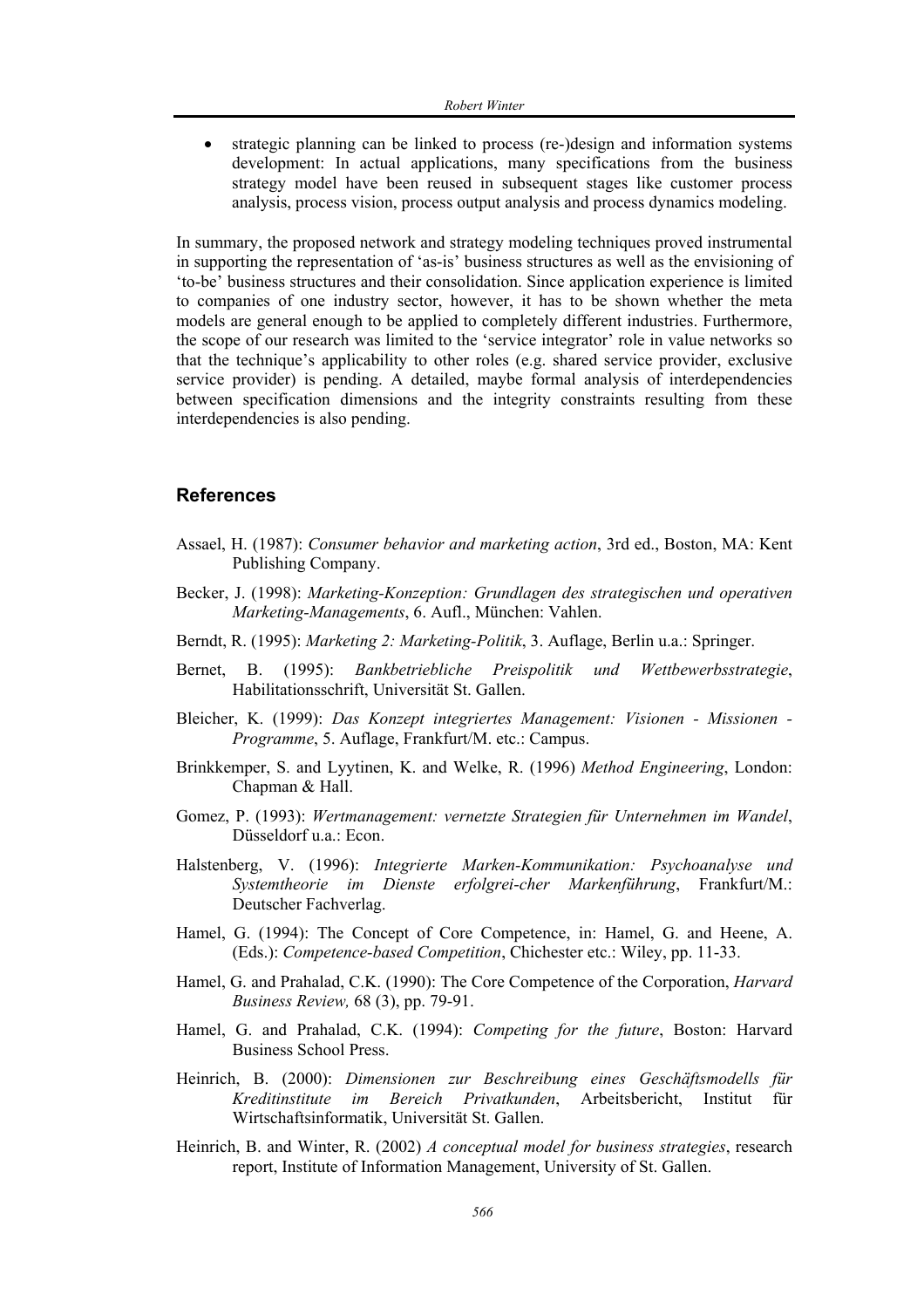- Kreuzer, M. (1998): *Elektronische Bankvertriebswege: zukünftige Entwicklung und Bedeutung elektronischer Kommu-nikationskanäle und ihre Eignung zum Absatz von Bankleistungen im Privatkundengeschäft*, Heidelberg: Physica.
- Lado, A.A. and Boyd, N.G. and Wright, P. (1992): A Competency-Based Model of Sustainable Competitive Advantage: Toward a Conceptual Integration, *Journal of Management*, 18 (1), pp. 77-91.
- Leist, S. and Winter, R. (2000) Finanzdienstleistungen im Informationszeitalter Vision, Referenzmodell und Transformation, in: Belz, C. and Bieger, T. (Eds.): *Dienstleistungskompetenz und innovative Geschäftsmodelle*, St. Gallen: Thexis, pp. 150-166.
- Leist, S. and Winter, R. (2002) *Retail Banking im Informationszeitalter*, Berlin etc.: Springer.
- Magretta, J. (2002): Why Business Models Matter, *Harvard Business Review*, May 2002, pp. 3-8.
- McDavid D. W. (1999): A standard for business architecture description, *IBM Systems Journal*, 38 (1).
- Meffert, H. (1985): *Marktorientierte Unternehmensführung und Innovation*, Schriften der Wissenschaftlichen Gesellschaft für Marketing und Unternehmensführung, Band 1, Münster.
- Meffert, H. (1998): *Marketing: Grundlagen marktorientierter Unternehmensführung*, 8. Auflage, Darmstadt: Wissenschaftliche Buchgesellschaft.
- Österle H. (1995) *Business in the Information Age Heading for New Processes*, Springer, New York.
- Österle, H. (1999) Enterprise in the Information Age, in: Österle H. and Fleisch E. and Alt R. (Eds.): *Business Networking - Shaping Enterprise Relationships on the Internet*, Springer, Berlin, pp. 15ff.
- Österle, H. and Winter, R. (2000) Business Engineering, in: Österle, H. and Winter, R. (Eds.): *Business Engineering* (in German), Berlin etc.: Springer, pp. 3-20.
- Porter, M.E. (1998): *Competitive Advantage: creating and sustaining superior performance*, 2nd ed., New York: Free Press.
- Rappaport, A. (1986): *Creating shareholder value: the new standard for business performance*, New York: Free Press.
- Rappaport, A. (1991): Selecting strategies that create shareholder value, in Montgomery, C.A.; Porter, M. (Eds.): Strategy: seeking and securing competitive advantage, *Harvard Business Review* 1991, pp. 379-401.
- Schwaninger, M. (1989): *Integrale Unternehmensplanung*, Frankfurt/M. etc.: Campus.
- Sinus Sociovision GmbH (2000): *Kurzinformation zu den Sinus-Milieus 2000*, Heidelberg, Stand 04/2000.
- Timmers, P. (1998): Business Models for Electronic Markets, *Electronic Markets*, 8 (2), pp. 3-8.
- Timmers, P. (2000): *Electronic commerce: strategies and models for business-to-business trading*, Chichester: Wiley.
- Weber, M. (1992): *Markenpolitik des Bankbetriebs: Grundlagen und empirische Studien*, Wiesbaden: Gabler.